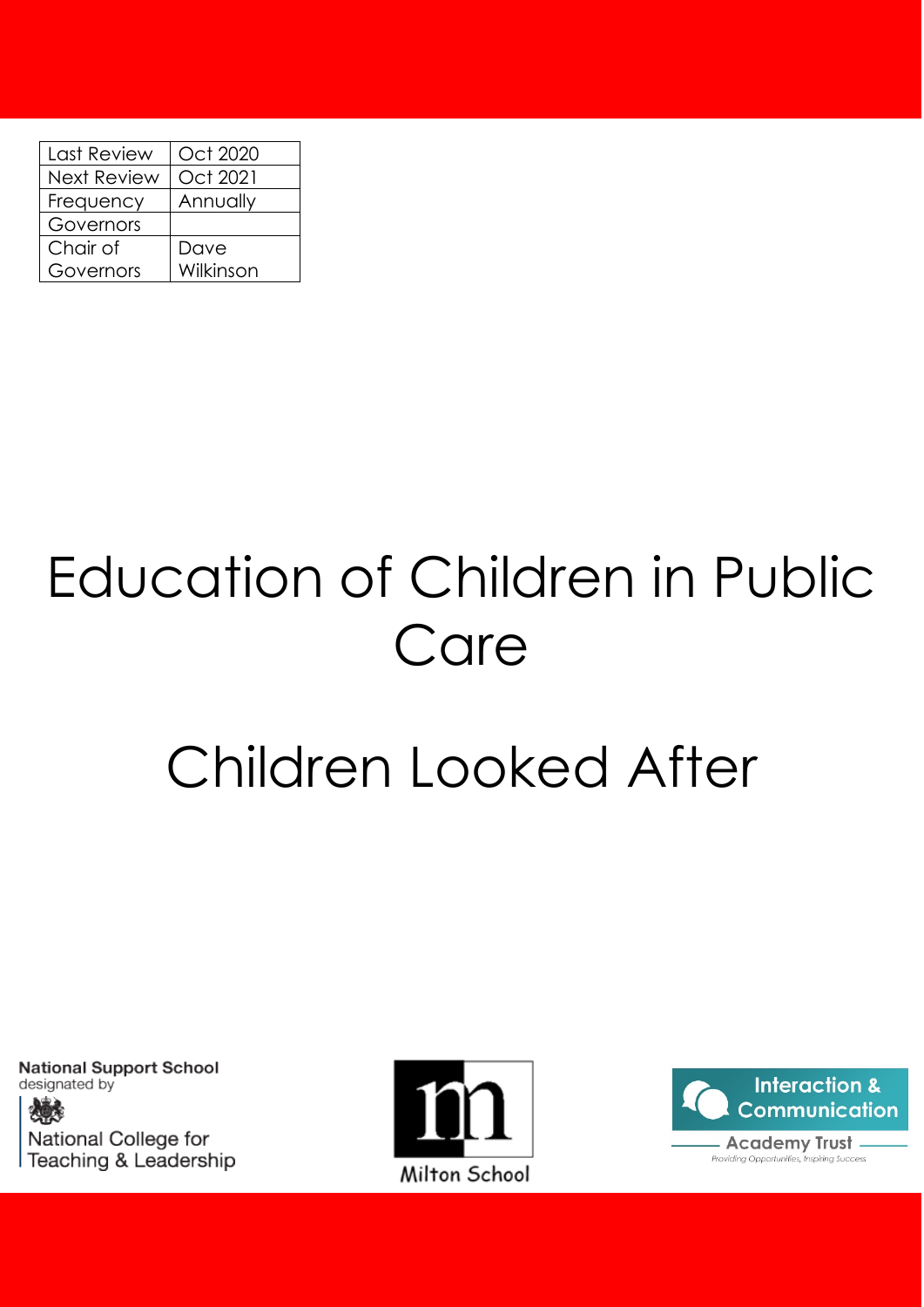



## **The objectives of this policy**

The Governing Body of Milton School is committed to providing quality education for all our pupils.

We recognise that, nationally, pupils in public care have significantly underachieved compared with their peers. We intend, through this policy, to promote the inclusion, well-being and achievement of looked after children<sup>[1](#page-1-0)</sup> in Milton School

### **The role of the Designated Lead**

The Designated Lead at Milton School is the Principal and the Safeguarding Officer, Carole Rouane.

The DfEE and DoH Guidance says that the Designated Lead should be "someone with sufficient authority to make things happen … [who] should be an advocate for the young people in public care, accessing services and support, and ensuring that the school shares and supports high expectations for them."

### **Our Designated Lead will:**

- Ensure a welcome and smooth induction for the child and their carer.
- Ensure that an Individual Target Plan is completed as soon as possible.
- Ensure that the Individual Target Plan and other records are kept up to date, and available in time to inform review meetings.
- Ensure that each pupil in public care has an identified member of staff that they can talk to. This need not be the Designated Lead, but should be based on the child's own wishes.
- Co-ordinate any support that is necessary within school.
- Ensure confidentiality for individual pupils, sharing personal information on a need to know basis.
- Encourage pupils in public care to join in extra-curricular activities and out of school learning.
- Ensure as far as possible attendance at planning and review meetings.
- Ensure that staff in school receive relevant training, and act as an advisor to staff and to Governors.
- Set up urgent meetings with relevant parties where the pupil is experiencing difficulties in school or is at risk of exclusion.

<span id="page-1-0"></span><sup>&</sup>lt;sup>1</sup> The terms "pupils in public care" and "looked after children" are used interchangeably in this policy.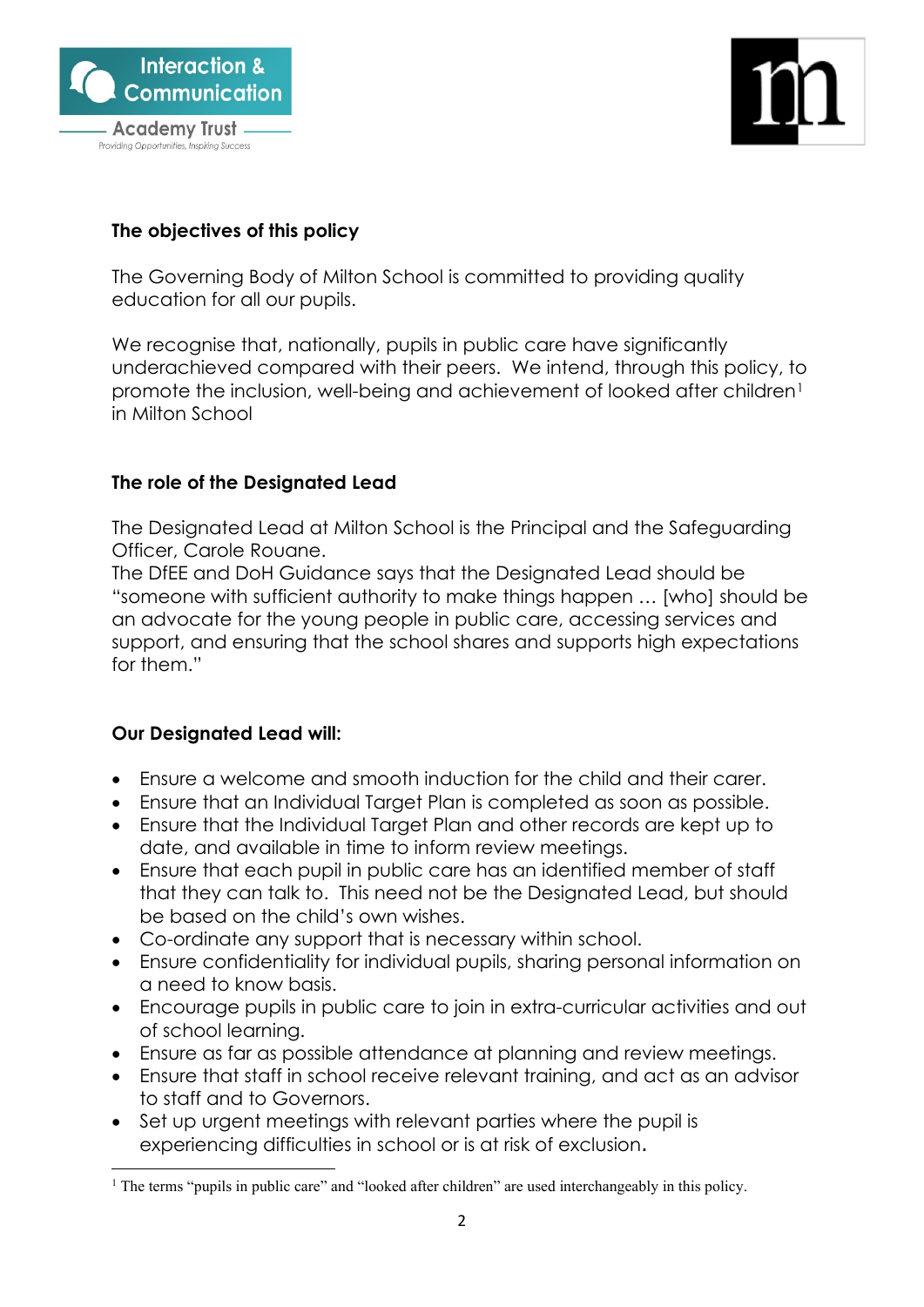



# **The responsibilities of all staff**

### **All our staff will:**

- Have high aspirations for the educational and personal achievement of young people in public care.
- Ensure that all pupils in public care are supported sensitively.
- Respond positively to a pupil's request to be the named member of staff whom they can talk to when they feel it is necessary.
- Respond promptly to the Designated Lead's requests for information.
- Work to enable pupils in public care to achieve stability and success within school.
- Promote the self-esteem of all pupils in public care; maintain confidentiality; and ensuring that no child in public care is stigmatized in any way.

# **Assessment Monitoring and Review Procedures**

Each Looked After Child will have a Personal Education Plan (PEP). This will identify specific areas of concern and include achievable targets. Areas for consideration will be:

- Attendance
- Academic Progress and Achievements
- Behaviour
- Involvement in Extra Curricular Activities
- Special needs (If any)
- Development needs (short and long term development skills, knowledge or subject areas and experiences)
- Long term plans and aspirations (targets including progress, career plans and aspirations).

Looked After Children's information (such as their nominated social worker) is locked in the head Lead's office away from the main administrative office.

The social worker for the LAC should initiate a PEP- within 20 days of joining school, or of entering care, and ensure the young person is actively involved. It is vital that the school assesses each LAC's attainment on entry to ensure continuity of learning.

There will be an annual PEP meeting organised and chaired by the Social Worker. The setting up of the meetings and coordination of services is the sole